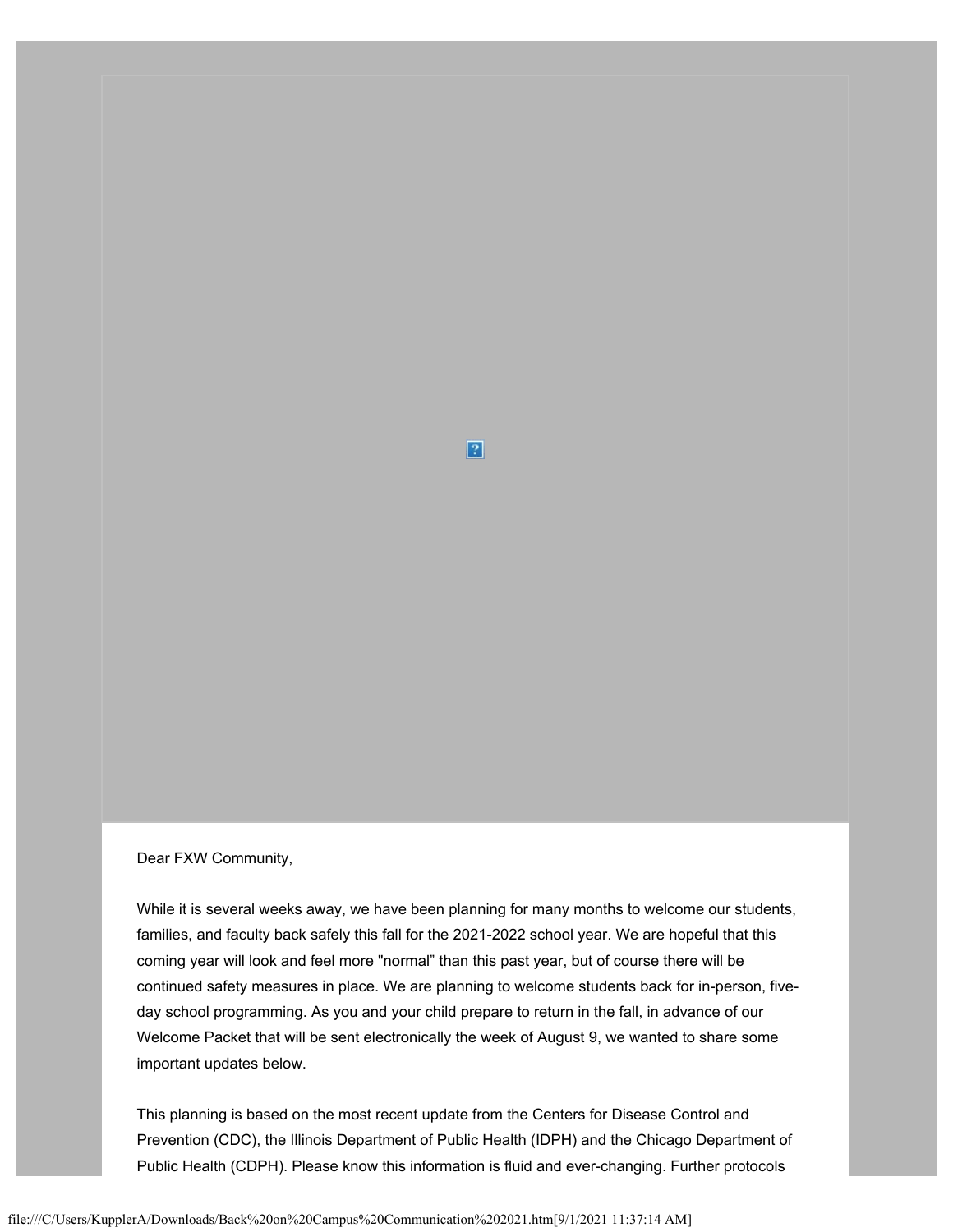## **Masks and Student Vaccination Clinic**

As of Tuesday, July 27, the [Centers for Disease Control and Prevention](https://nam12.safelinks.protection.outlook.com/?url=https%3A%2F%2Fwww.chicagotribune.com%2Fcoronavirus%2Fct-aud-nw-covid-schools-guidelines-masks-cdc-20210709-r2entuybyvf7dguhtqsxh7aijy-story.html%3Futm_source%3Dnewsletter%26utm_medium%3Demail%26utm_campaign%3DBreaking%2520News%26utm_content%3D861625844061%23nws%3Dtrue&data=04%7C01%7C%7Cfd8e9d009b7c4ee0b2b808d943032669%7C472a37efea8d4cf5b7a96872e24cd413%7C0%7C0%7C637614503067930742%7CUnknown%7CTWFpbGZsb3d8eyJWIjoiMC4wLjAwMDAiLCJQIjoiV2luMzIiLCJBTiI6Ik1haWwiLCJXVCI6Mn0%3D%7C1000&sdata=vQ0Fd3ItQZG7HeQ9%2BDCiOYdB4y%2Fy2zF4iXH6O7IWD%2FU%3D&reserved=0), cited new information about the ability of the Delta variant to spread among vaccinated people, and recommended indoor masks for all teachers, staff, students, and visitors to schools, regardless of vaccination status. The Illinois Department of Public Health stated they will follow the CDC guidelines. Therefore, at this time, we will plan to have all students, faculty, and staff wear masks regardless of vaccination status as we begin the school year. If the mandates or recommendations change, we will communicate this to you in a timely manner.

FXW was fortunate to bring the vaccine to campus last winter, as such, we have a provider on standby once vaccinations are available for children younger than 12. Please stay tuned for more information. For those eligible who have not received the vaccine but would like to, we can connect you to our vaccination partner. Please contact [community@fxw.org](mailto:community@fxw.org) to learn more.

Please know further health and safety protocols will be forthcoming in the Welcome Packet.

### **School Calendar**

Click [here](https://www.fxw.org/wp-content/uploads/2021/06/FXW-21-22-Family-Calendar.pdf) to access the 2021-2022 school calendar. Please note this year school will start before Labor Day.

September 1: 2021: First Day for Preschool 2-Day Program September 1: Grade 4 Clap-In September 2: 2021: First Day for K-8; Preschool 5-Day and Preschool 3-Day Programs

#### **Virtual Curriculum Event (Recorded)**

Families will receive a link on September 29 to review the Curriculum Video

# **Uniforms**

For the 2021-2022 school year, *we are returning* to the expectation that all students will wear uniforms. More information will be in the Welcome Packet regarding ordering uniforms. However, if you would like to place your orders for uniforms now, please click [here.](https://www.fxw.org/wp-content/uploads/2021/07/2021-2022-Uniform-Information-REV.pdf) We will also host a uniform swap in early August if you would like to pick up new/gently used uniforms. Stay tuned for more details.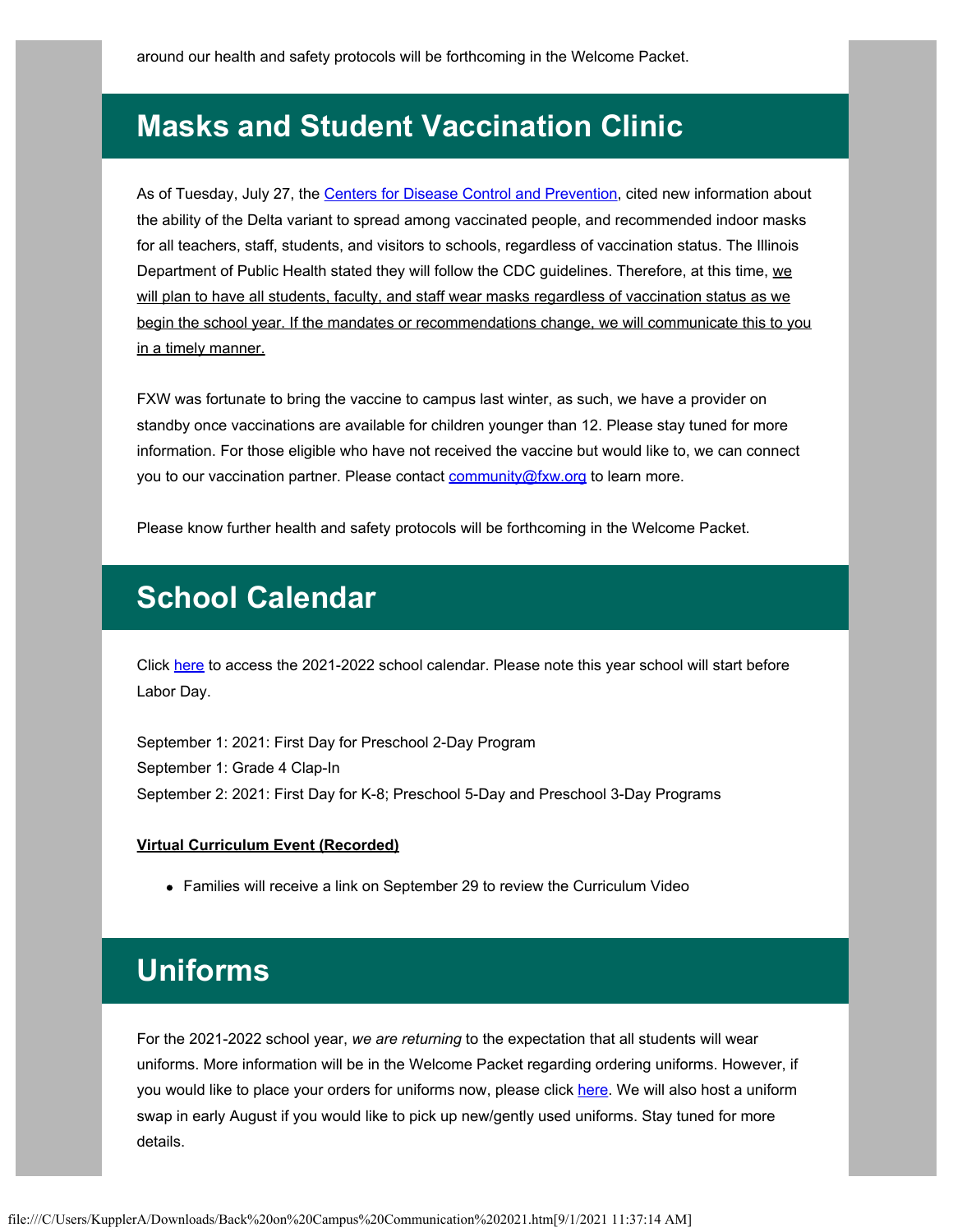# **Athletics and Co-Curriculars**

Athletics and Co-Curriculars will resume for the upcoming year. An email will be sent in early to mid-August for parents to register for both offerings. **Please remember that sports physicals are separate and different from medical physicals required by the school**. Each child participating in sports must have a sports physical completed and filed with the school prior to participating, even in practice.

Please join us in welcoming Mr. Tom Burke, who is FXW's new Director of Auxilliary Programs, overseeing all after-school programming on both campuses. Read more about Tom Burke [here.](https://www.fxw.org/wp-content/uploads/2021/07/Tom-Burke-bio1.pdf)

### **Extended Care**

We will offer after-school programming at both campuses. The after-school programming will end at 6 p.m. at OSP and 6:15 p.m. at HNC. We will not offer early morning care before the school day starts.

#### **Intercampus Bus**

The intercampus bus will run in the morning and afternoon. Again, more information regarding registration, fee structure, and schedule will be available in August.

# **Teacher Communication**

Teachers will return the week of August 23 and you can expect to receive a welcome letter during this week.

We are looking forward to welcoming all of our students, faculty, staff, and parents back on campus for the 2021-2022 school year. As always, if you have any questions, please email [communications@fxw.org.](mailto:communications@fxw.org)

Enjoy the rest of your summer, The FXW Leadership Team